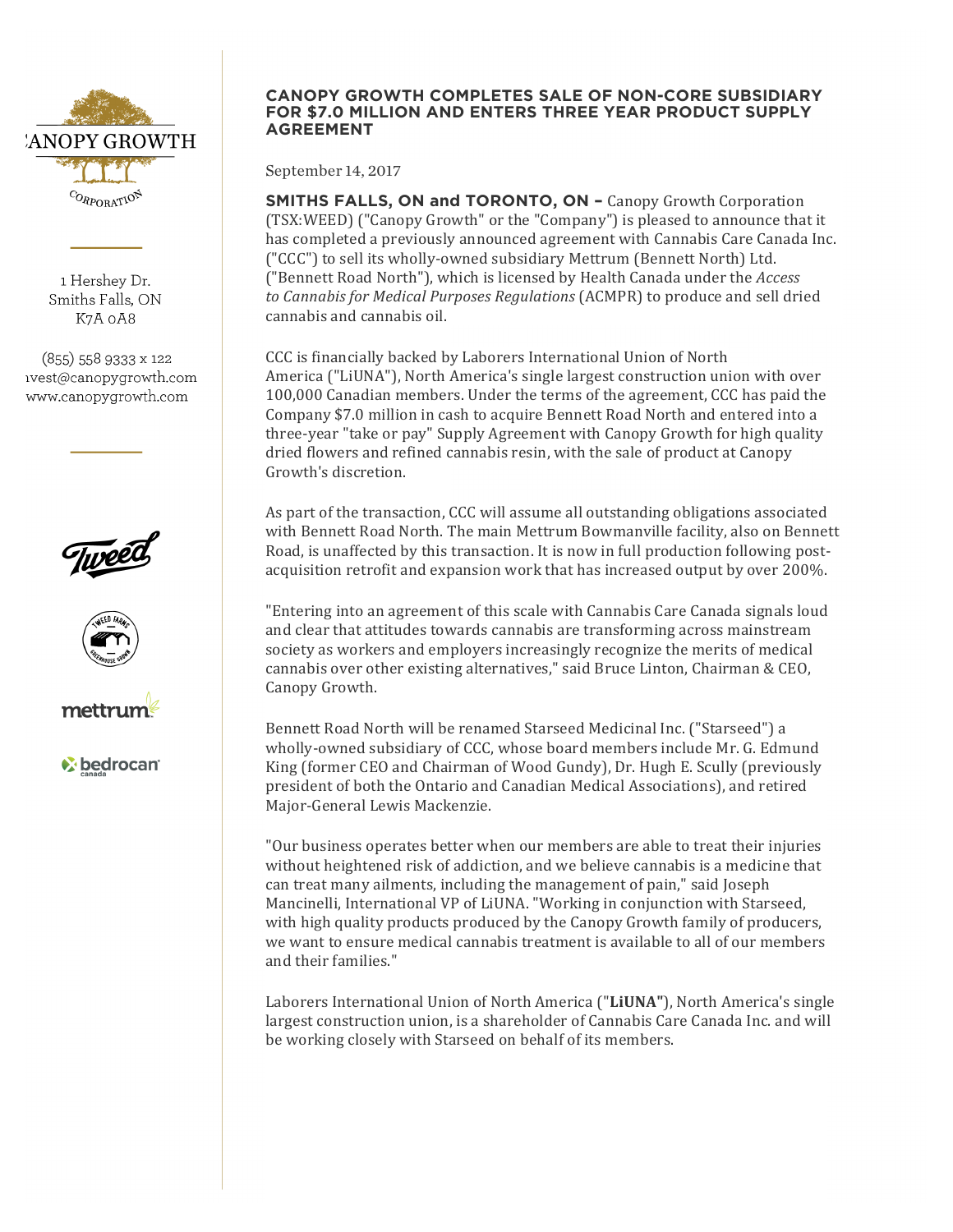Here's to (yes, we were actually working over the summer, and of course,) Future Growth.

Contact:

Jordan Sinclair Director of Communications Jordan@canopygrowth.com 613-769-4196

Investor Relations Tyler Burns Tyler.burns@canopygrowth.com 855-558-9333 ex 122

Director: Bruce Linton tmx@canopygrowth.com